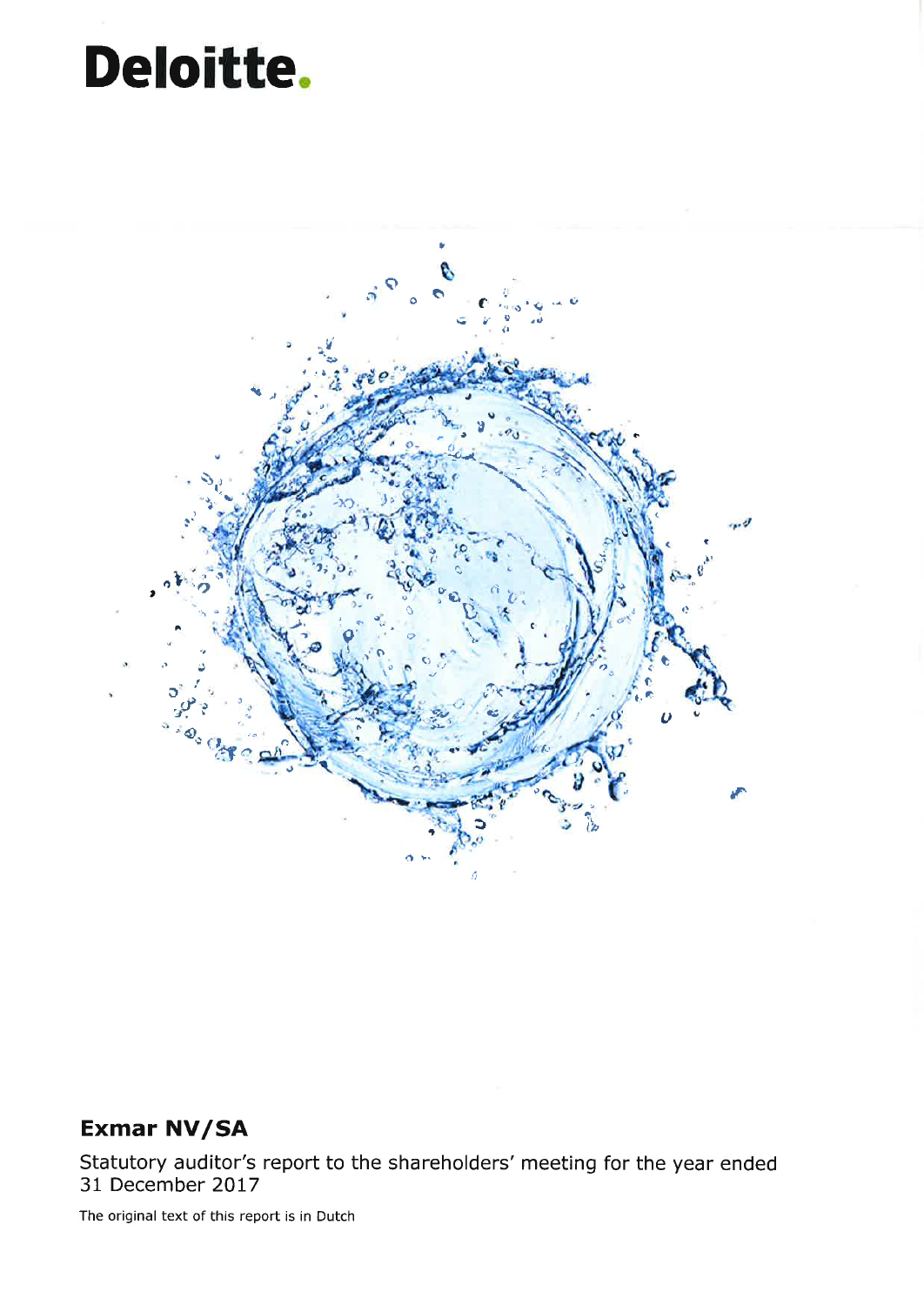## Statutory auditor's report to the shareholders' meeting of Exmar NV/SA for the year ended 31 December 2017

# (Consolidated financial statements)

In the context of the statutory audit of the consolidated financial statements of Exmar NV/SA ("the company") and its subsidiaries (jointly "the group"), we hereby submit our statutory audit report to you. This report includes our report on the consolidated financial statements together with our report on other legal, regulatory and professional requirements, These reports are one and indivisible.

We were appointed in our capacity as statutory auditor by the shareholders' meeting of 16 May 2017, in accordance with the proposal of the board of directors issued upon recommendation of the audit committee. Our mandate will expire on the date of the shareholders' meeting deliberating on the financial statements for the year ending 31 December 2019. We have audited the consolidated financial statements of Exmar NV/SA for the first time during the financial year referred to in this report.

### Report on the audit of the consolidated financial statements

### Unqualified opinion

We have audited the consolidated financial statements of the group, which comprise the consolidated statement of financial position as at 31 December 2017, the consolidated statement of profit or loss and consolidated statement of other comprehensive income, the consolidated statement of changes in equity and the consolidated statement of cash flow for the year then ended, as well as the summary of significant accounting policies and other explanatory notes. The consolidated statement of financial position shows total assets of 918 595 (000) USD and the consolidated statement of profit or loss shows a consolidated net profit for the year then ended of 27 952 (000) USD,

In our opinion, the consolidated financial statements of Exmar NV/SA give a true and fair view of the group's net equity and financial position as of 31 December 2017 and of its consolidated results and its consolidated cash flow for the year then ended, in accordance with International Financial Reporting Standards (IFRS) as adopted by the European Union and with the legal and regulatory requirements applicable in Belgium

#### Basis for the unqualified opinion

We conducted our audit in accordance with International Standards on Auditing (ISA). Our responsibilities under those standards are further described in the "Responsibilities of the statutory auditor for the audit of the consolidated financial statements" section of our report. We have complied with all ethical requirements relevant to the statutory audit of consolidated financial statements in Belgium, including those regarding independence.

We have obtained from the board of directors and the company's officials the explanations and information necessary for performing our audit,

We believe that the audit evidence obtained is sufficient and appropriate to provide a basis for our opinion.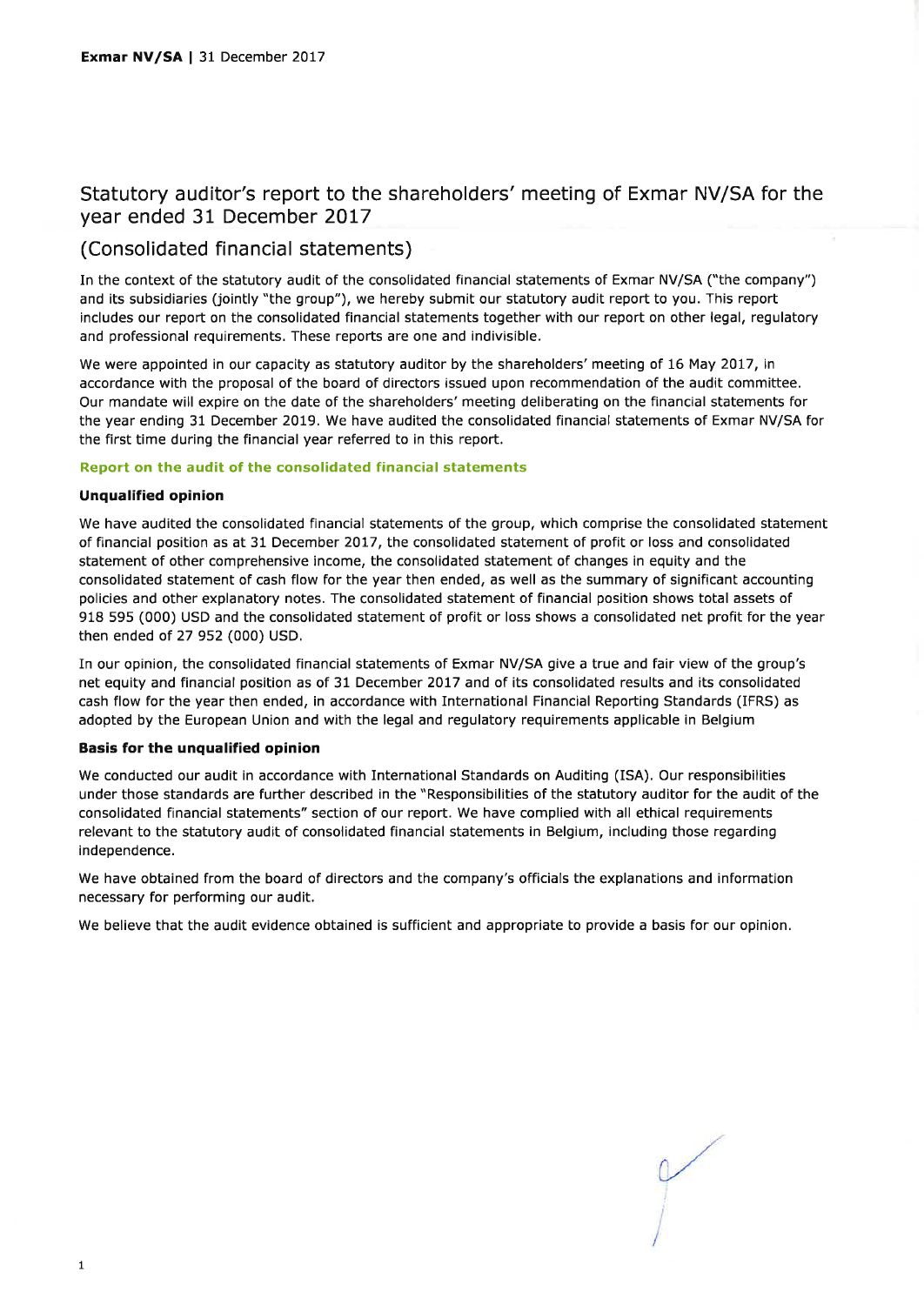#### Key audit matters

Key audit matters are those matters that, in our professional judgment, were of most significance in our audit of the consolidated financial statements of the current period. These matters were addressed in the context of our audit of the consolidated financial statements as a whole and in forming our opinion thereon, and we do not provide a separate opinion on these matters.

| <b>Key audit matters</b>                                                                                                                                                                                                                                                                                                      | How our audit addressed the key audit matters                                                                                                                                                                                                                                                                                                                                      |
|-------------------------------------------------------------------------------------------------------------------------------------------------------------------------------------------------------------------------------------------------------------------------------------------------------------------------------|------------------------------------------------------------------------------------------------------------------------------------------------------------------------------------------------------------------------------------------------------------------------------------------------------------------------------------------------------------------------------------|
| Impairment of property, plant and<br>1.<br>equipment - Vessels                                                                                                                                                                                                                                                                |                                                                                                                                                                                                                                                                                                                                                                                    |
| Property, plant and equipment - Vessels<br>٠<br>with a carrying amount of<br>563 021 (000) USD represent 61% of the<br>consolidated balance sheet total as at<br>31 December 2017.<br>Management's assessment of the valuation<br>٠<br>of property, plant and equipment was<br>cianificant to our audit because this presence | We considered the process and the internal<br>٠<br>control implemented by management and we<br>carried out testing relating to the design and<br>implementation of management's controls to<br>assess impairment indicators.<br>We obtained external broker reports via<br>$\bullet$<br>management to evaluate the fair value less<br>cost to coll whore applicable of the vessels |

- significant to our audit because this process is complex and requires significant management judgement. Furthermore, there is an increased risk of impairment due to the current low spot and charter rates.
- . We refer to the consolidated financial statements, including notes to the consolidated financial statements: Note 11 Vessels
- cost to sell, where applicable, of the vessels. We obtained a written confirmation from the appraisers on their independence, expertise and valuation basis.
- We tested management's assumptions used in the value in use calculations and we assessed the historical accuracy of management's estimates, where applicable. In challenging these assumptions, we took into account actual results, negotiated contract terms, external data, independent market reports and market conditions. a
- We involved our valuation experts to assist us in the evaluation of the discount rates used by the Group, performed sensitivity analysis where considered necessary and assessed the consistency of valuation methodologies applied and assumptions used throughout the Group. a
- Furthermore, we evaluated the adequacy of the Group's disclosures regarding the impairments of property, plant and equipment. a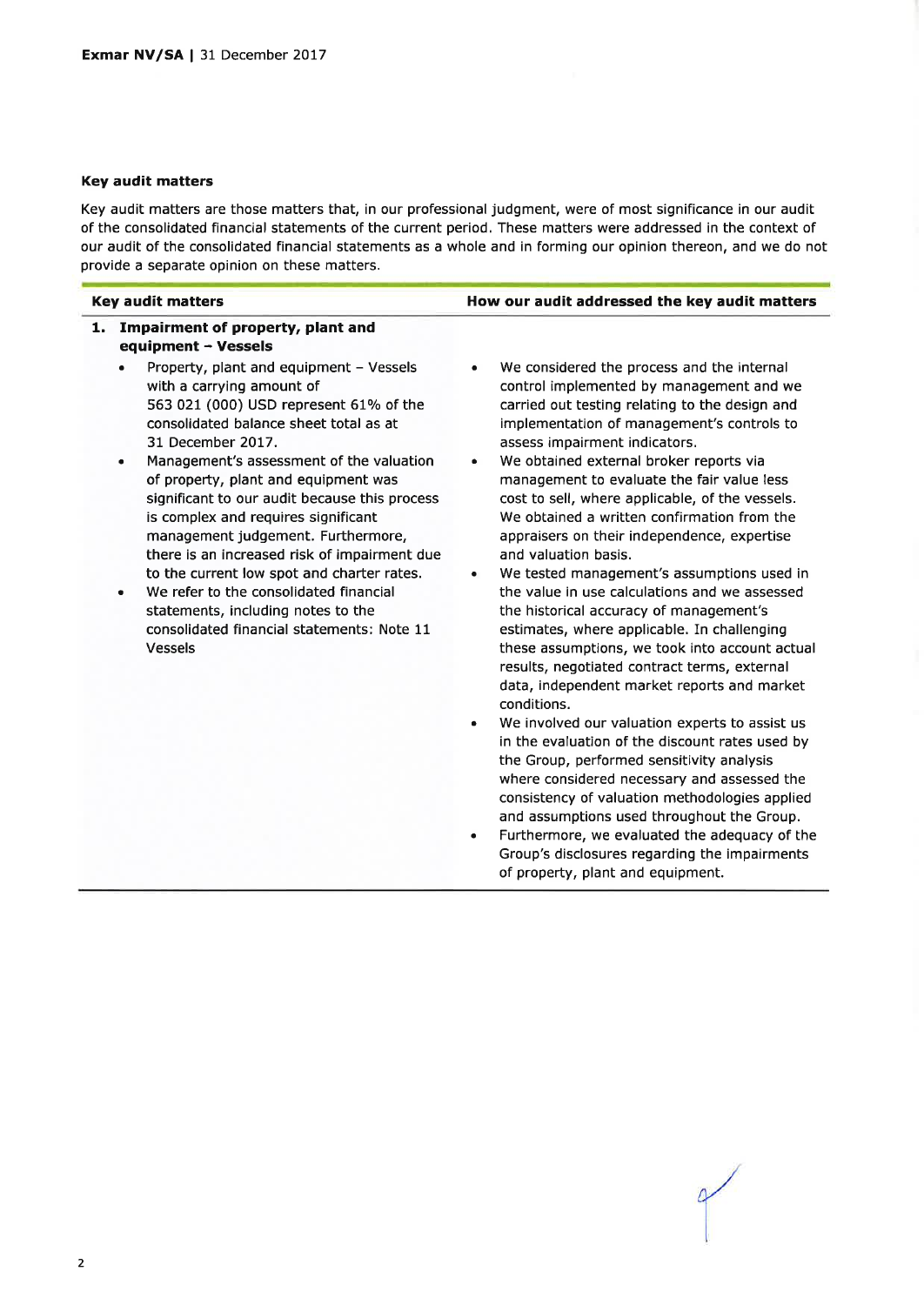#### 2. Going Concern

- . The directors of the Group are required to make a rigorous assessment of whether the Group will remain a going concern for a period of at least twelve months from the date of approval of the financial statements and assess whether there are any material uncertainties in relation to the going concern basis of preparation.
- The Group's liquidity and headroom on its financial covenants are closely linked to changes in spot and charter rates, occupation of the vessels and ongoing investment and divestment programs,
- . Significant management judgement and estimate is required to forecast future cash flows and conclude on whether the Group will have sufficient liquidity and will be able to comply with its financial covenants for the period of at least 12 months from the date of authorizing the financial statements.
- We refer to the consolidated financial statements, including notes to the consolidated financial statements : Significant judgements and estimates.
- Key audit matters **How our audit addressed the key audit matters** 
	- We have assessed the design and implementation of controls related to the assessment of going concern. a
	- We challenged the appropriateness and consistency of the assumptions used in the going concern model, in particular the spot and charter rates, the occupation ratio of vessels which are not employed under a time charter, the cash flows from investing and divesting transactions. In challenging these assumptions we took into account actual results, negotiated contract terms, external data, independent market reports and market conditions. o
	- We have tested the arithmetic integrity of the calculations including those related to management's sensitivities. We also performed our own sensitivity calculations to test the adequacy of the available headroom and we considered the mitigating actions available to management under these scenarios. a
	- We have tested the quality of management forecasting by comparing EBITDA forecasts for prior periods to actual outcomes a
	- We have discussed and reviewed the financial covenants and recomputed the available headroom. o
	- We evaluated the adequacy of the Group's disclosures regarding the going concern assumption, a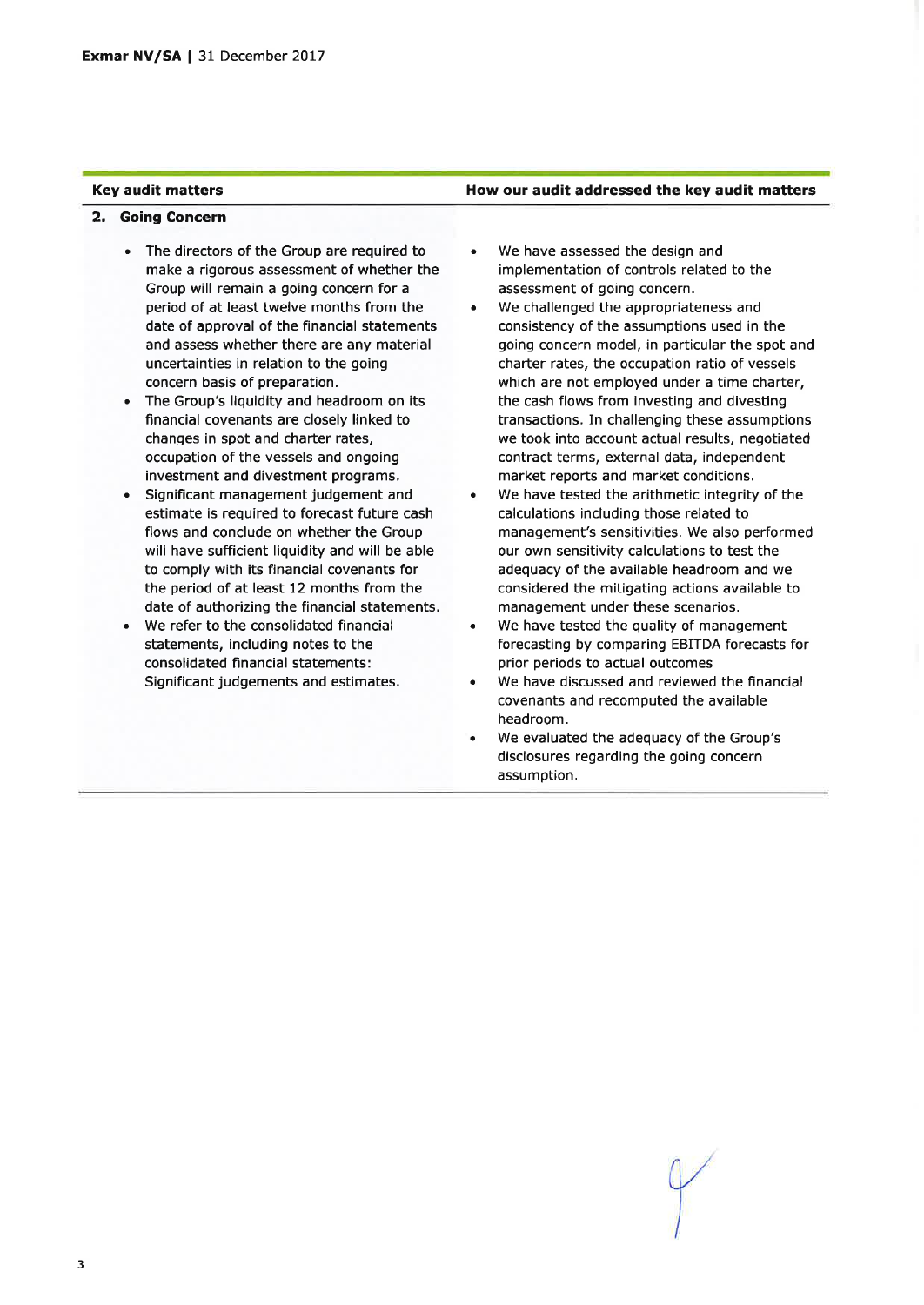### Other matters

The consolidated financial statements for the previous financial year were audited by another statutory auditor who has issued an unqualified opinion with an emphasis of matters paragraph.

#### Responsibilities of the board of directors for the consolidated financial statements

The board of directors is responsible for the preparation and fair presentation of the consolidated financial statements in accordance with International Financial Reporting Standards (IFRS) as adopted by the European Union and with the legal and regulatory requirements applicable in Belgium and for such internal control as the board of directors determines is necessary to enable the preparation of consolidated financial statements that are free from material misstatement, whether due to fraud or error,

In preparing the consolidated financial statements the board of directors is responsible for assessing the group's ability to continue as a going concern, disclosing, as applicable, matters to be considered for going concern and using the going concern basis of accounting unless the board of directors either intends to liquidate the group or to cease operations, or has no other realistic alternative but to do so.

#### Responsibilities of the statutory auditor for the audit of the consolidated financial statements

Our objectives are to obtain reasonable assurance about whether the financial statements as a whole are free from material misstatement, whether due to fraud or error, and to issue an auditor's report that includes our opinion. Reasonable assurance is a high level of assurance, but is not a guarantee that an audit conducted in accordance with ISA will always detect a material misstatement when it exists. Misstatements can arise from fraud or error and are considered material if, individually or in the aggregate, they could reasonably be expected to influence the economic decisions of users taken on the basis of these financial statements.

As part of an audit in accordance with ISA, we exercise professional judgment and maintain professional skepticism throughout the audit. We also:

- identify and assess the risks of material misstatement of the consolidated financial statements, whether due to fraud or error, design and perform audit procedures responsive to those risks, and obtain audit evidence that is sufficient and appropriate to provide a basis for our opinion. The risk of not detecting a material misstatement resulting from fraud is higher than for one resulting from an error, as fraud may involve collusion, forgery, intentional omissions, misrepresentations, or the override of internal control; a
- <sup>a</sup> obtain an understanding of internal control relevant to the audit in order to design audit procedures that are appropriate in the circumstances, but not for the purpose of expressing an opinion on the effectiveness of the group's internal control;
- evaluate the appropriateness of accounting policies used and the reasonableness of accounting estimates and related disclosures made by the board of directors; o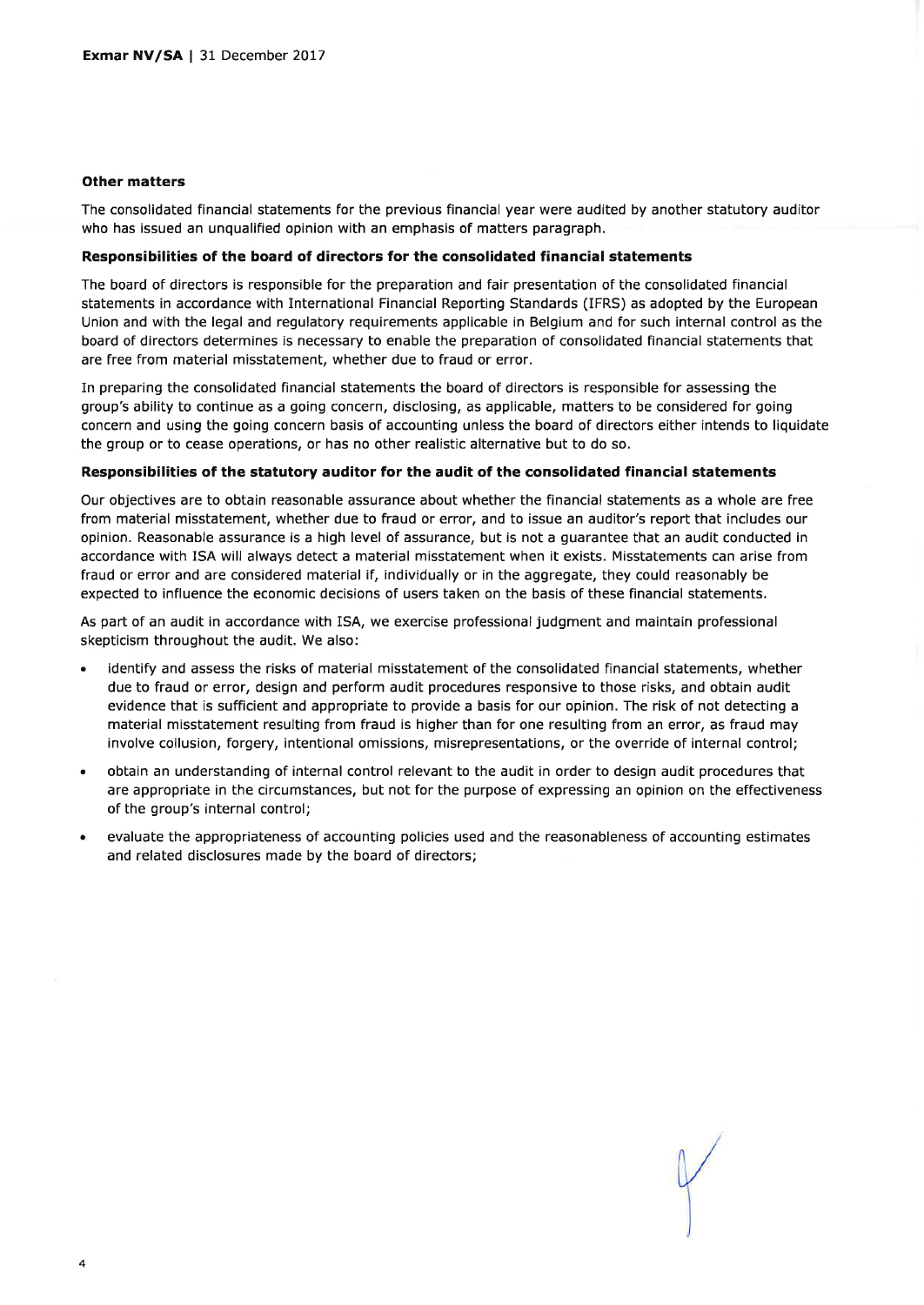- a conclude on the appropriateness of management's use of the going concern basis of accounting and, based on the audit evidence obtained, whether a material uncertainty exists related to events or conditions that may cast significant doubt on the group's ability to continue as a going concern. If we conclude that <sup>a</sup> material uncertainty exists, we are required to draw attention in our auditor's report to the related disclosures in the consolidated financial statements or, if such disclosures are inadequate, to modify our opinion, Our conclusions are based on the audit evidence obtained up to the date of our auditor's report. However, future events or conditions may cause the group to cease to continue as a going concern;
- evaluate the overall presentation, structure and content of the consolidated financial statements, and whether the consolidated financial statements represent the underlying transactions and events in a manner that achieves fair presentation, a
- obtain sufficient appropriate audit evidence regarding the financial information of the entities and business activities within the group to express an opinion on the consolidated financial statements. We are responsible for the direction, supervision and performance of the group audit. We remain solely responsible for our audit opinion. a

We communicate with the audit committee regarding, amongst other matters, the planned scope and timing of the audit and significant audit findings, including any significant deficiencies in internal control that we identify during our audit.

We also provide the audit committee with a statement that we have complied with relevant ethical requirements regarding independence, and we communicate with them about all relationships and other matters that may reasonably be thought to bear our independence, and where applicable, related safeguards.

From the matters communicated to the audit committee, we determine those matters that were of most significance in the audit of the consolidated financial statements of the current period and are therefore the key audit matters. We describe these matters in our auditor's report unless law or regulation precludes any public disclosure about the matter,

\*

#### Report on other legal, regulatory and professional requirements

#### Responsibilities of the board of directors

The board of directors is responsible for the preparation and the content of the directors' report on the consolidated financial statements.

#### Responsibilities of the statutory auditor

As part of our mandate and in accordance with the Belgian standard complementary (Revised in 2018) to the International Standards on Auditing (ISA), our responsibility is to verify, in all material respects, the director's report on the consolidated financial statements, as well as to report on these matters.